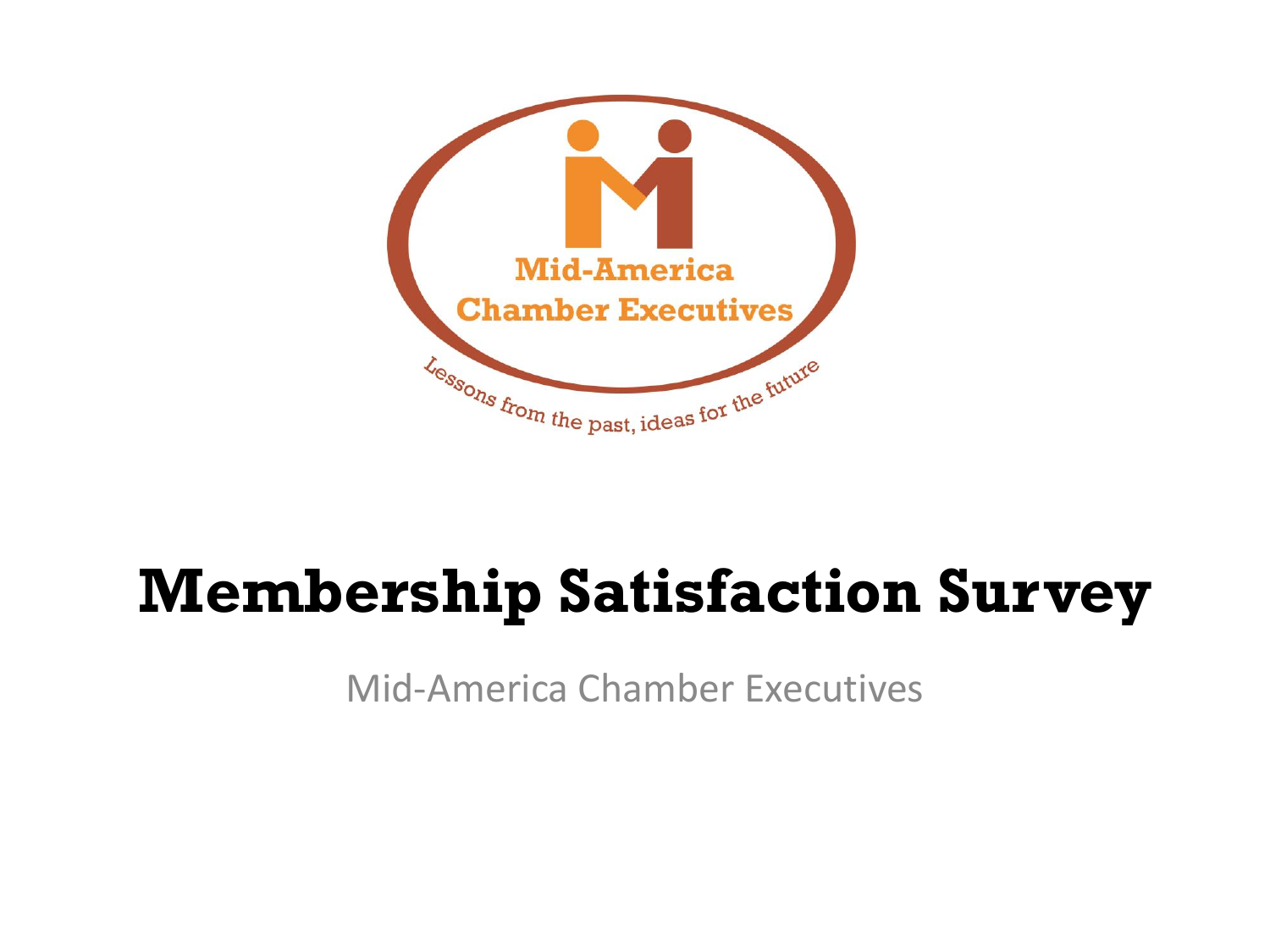## **Survey Summary**

This survey is produced by the Mid-America Chamber Executives whose mission is to upgrade the professional excellence of chamber executives in the MACE area (Iowa, Minnesota, Nebraska, North Dakota, South Dakota).

The objective of the survey is to help chamber executives and boards of directors make informed decisions about their own chamber.

- Survey ran from June-July, 2013
- 67 Responses
- Response rate: 28% (very strong)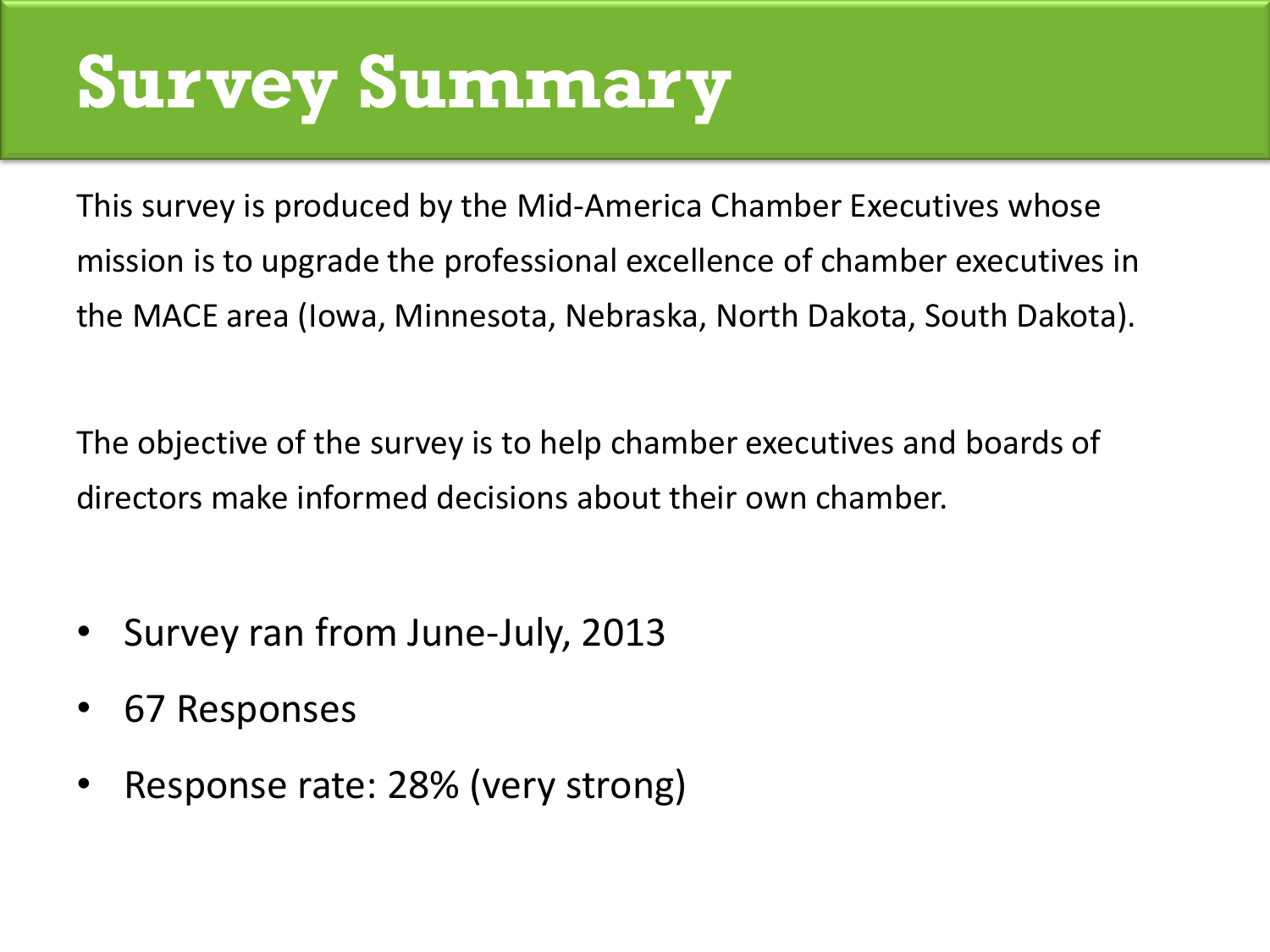# **Definitions & Methodology**

- Unless marked as a percentage, all results are based on average values of 10 point question, where 1 is the lowest, and 10 is the highest.
- The industry averages are calculated by taking an unweighted average of other Midwest chambers' average responses.
- A .2 or greater difference from the industry should be considered a significant difference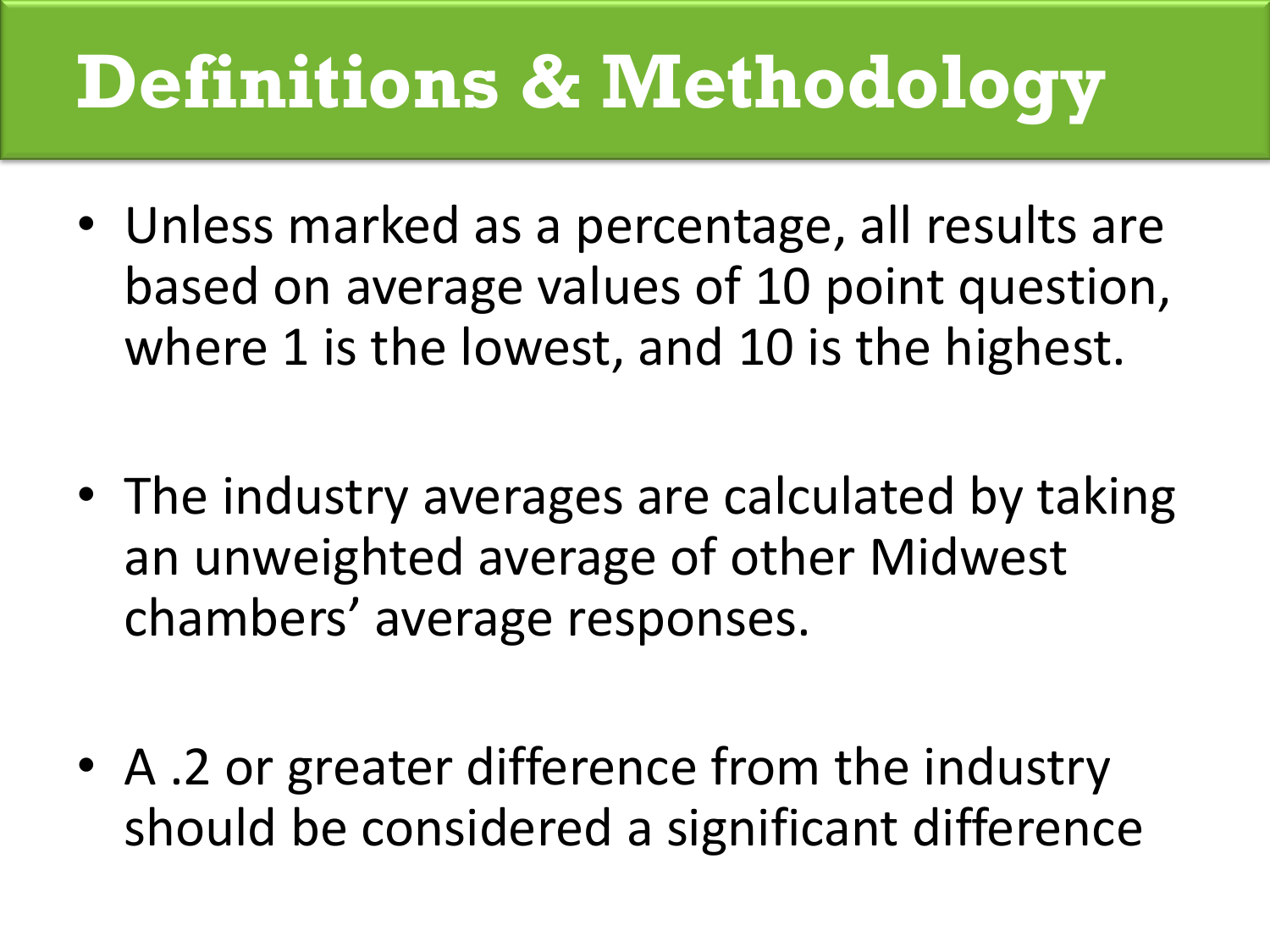### **Other than the economy, what would you say is the biggest challenge facing your business?**



- Taxes/Fees
- Employment/Labor Force Issues
- Local Regulations
- State Regulations
- **Federal Regulations**
- Profitability/Growth
- **Competition**
- **Legal exposure**
- Access to capital/financing ■ Other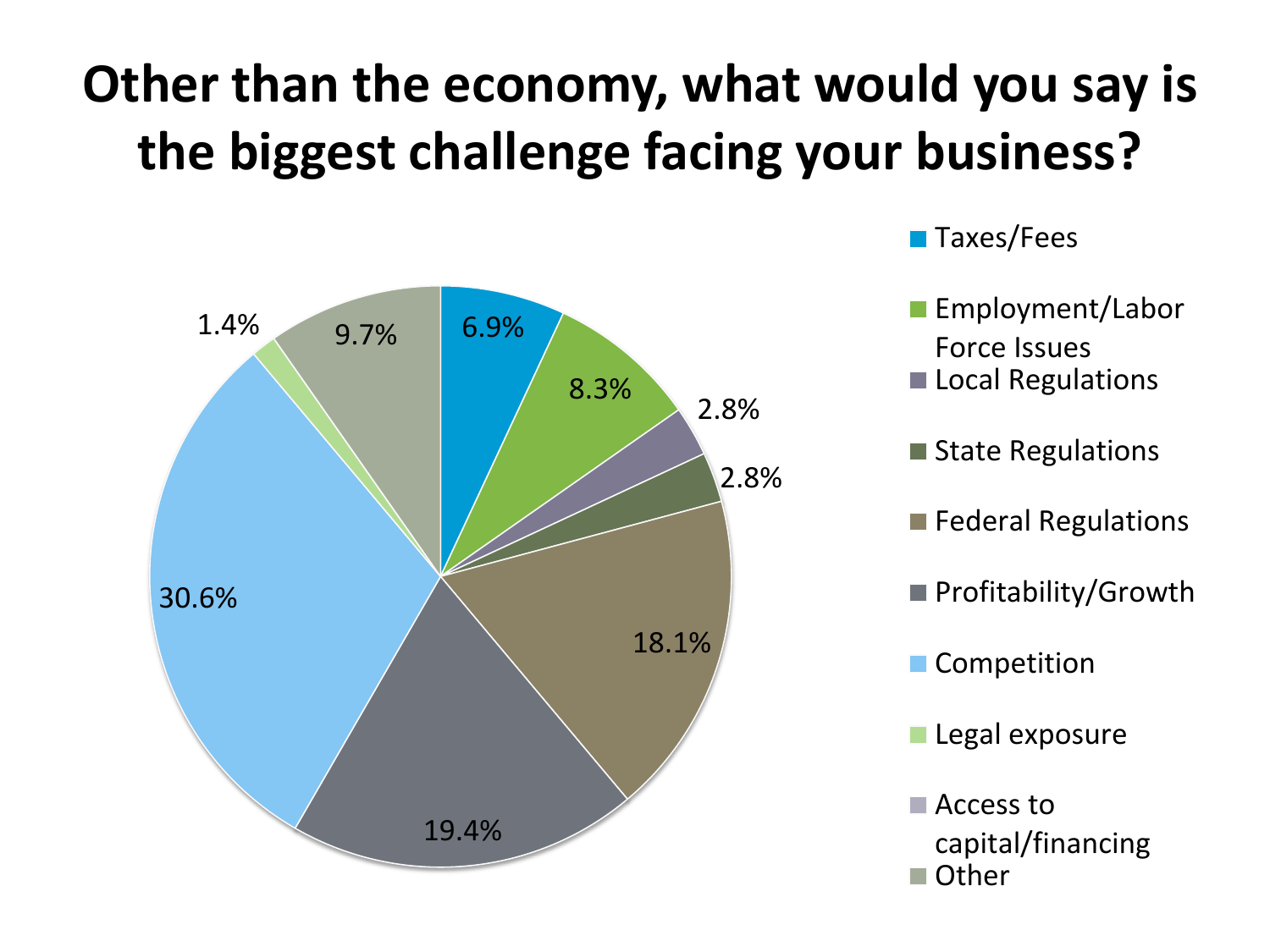#### **How relevant is the chamber to YOUR BUSINESS?**

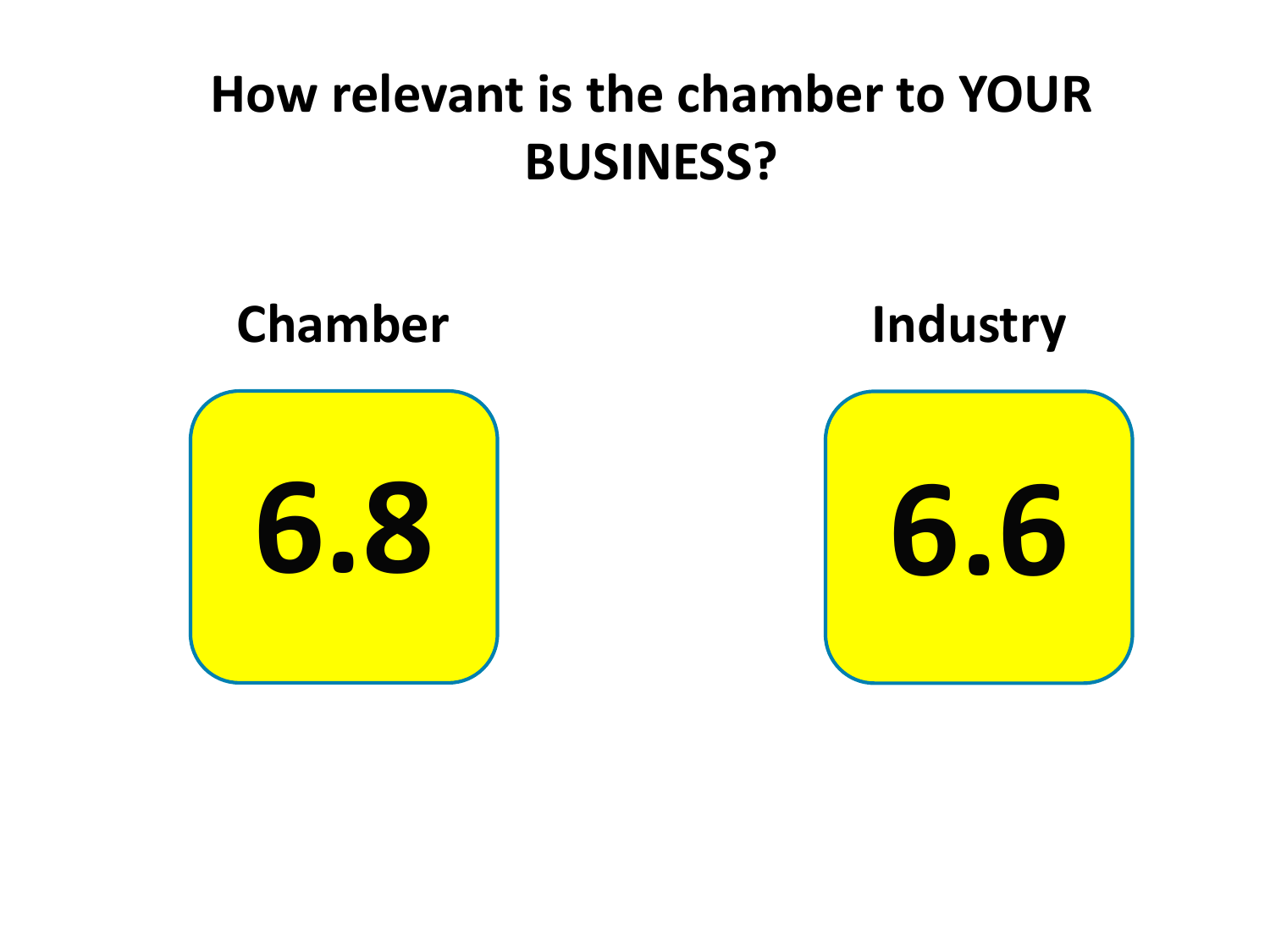**What value do you get from the chamber in comparison to your annual membership investment?**



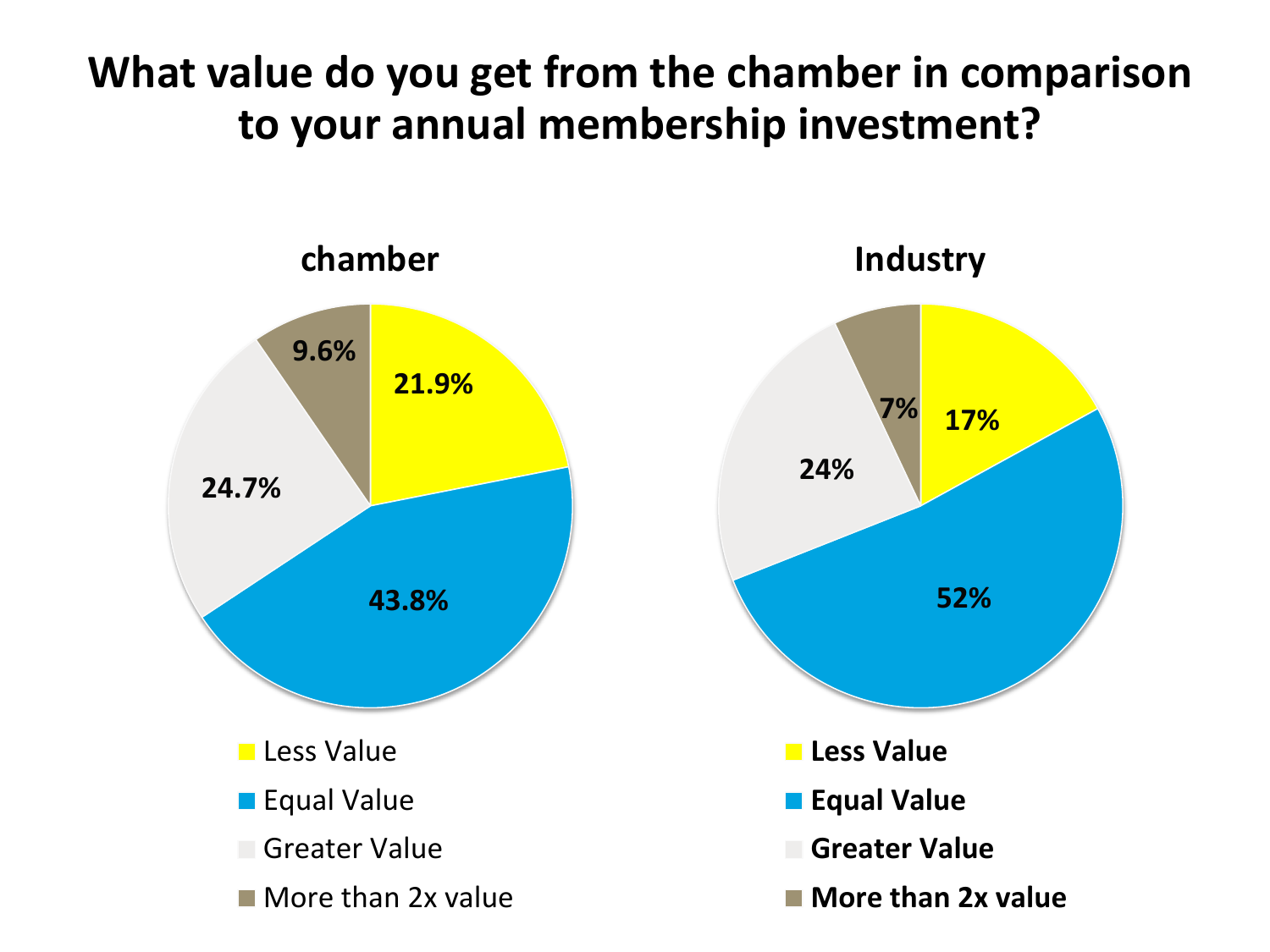Which of the following chamber programs are beneficial to you?

- Most Beneficial Programs
	- After Hours
	- Membership Directory
	- Business Referrals
	- Ribbon Cuttings and Ground Breakings
	- Annual and Semi-Annual Meetings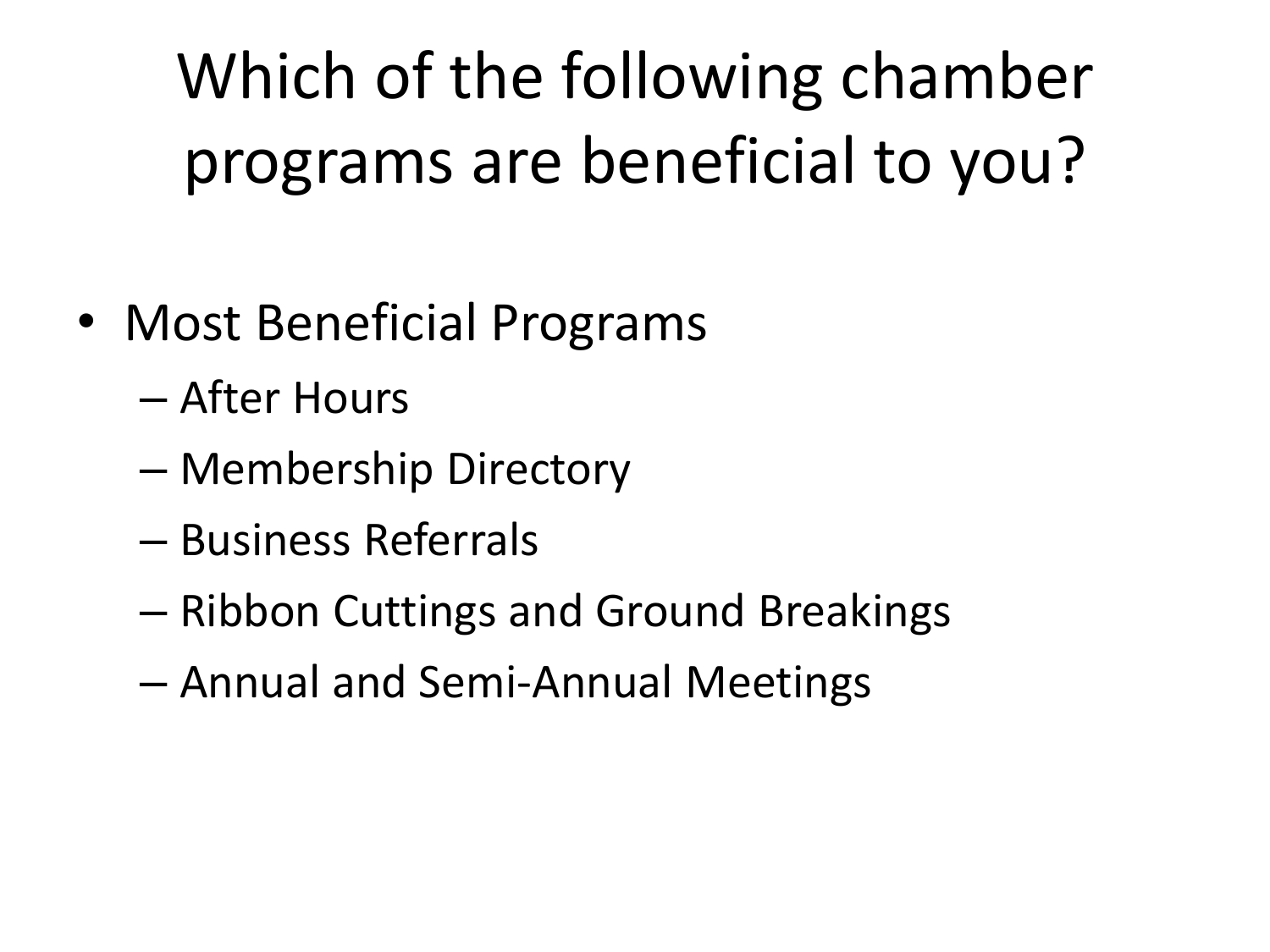## **Importance Of…**

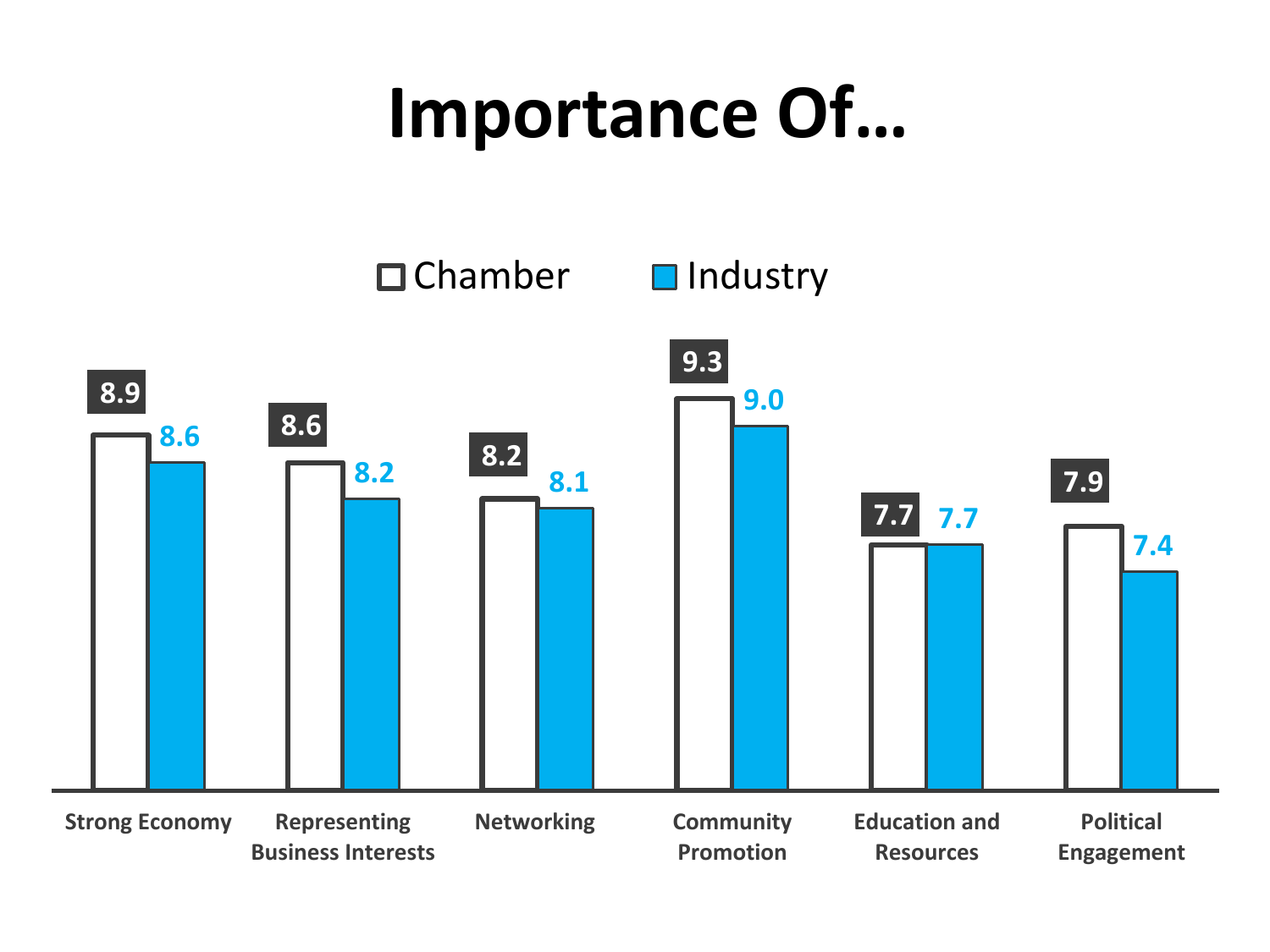## **Performance Of…**

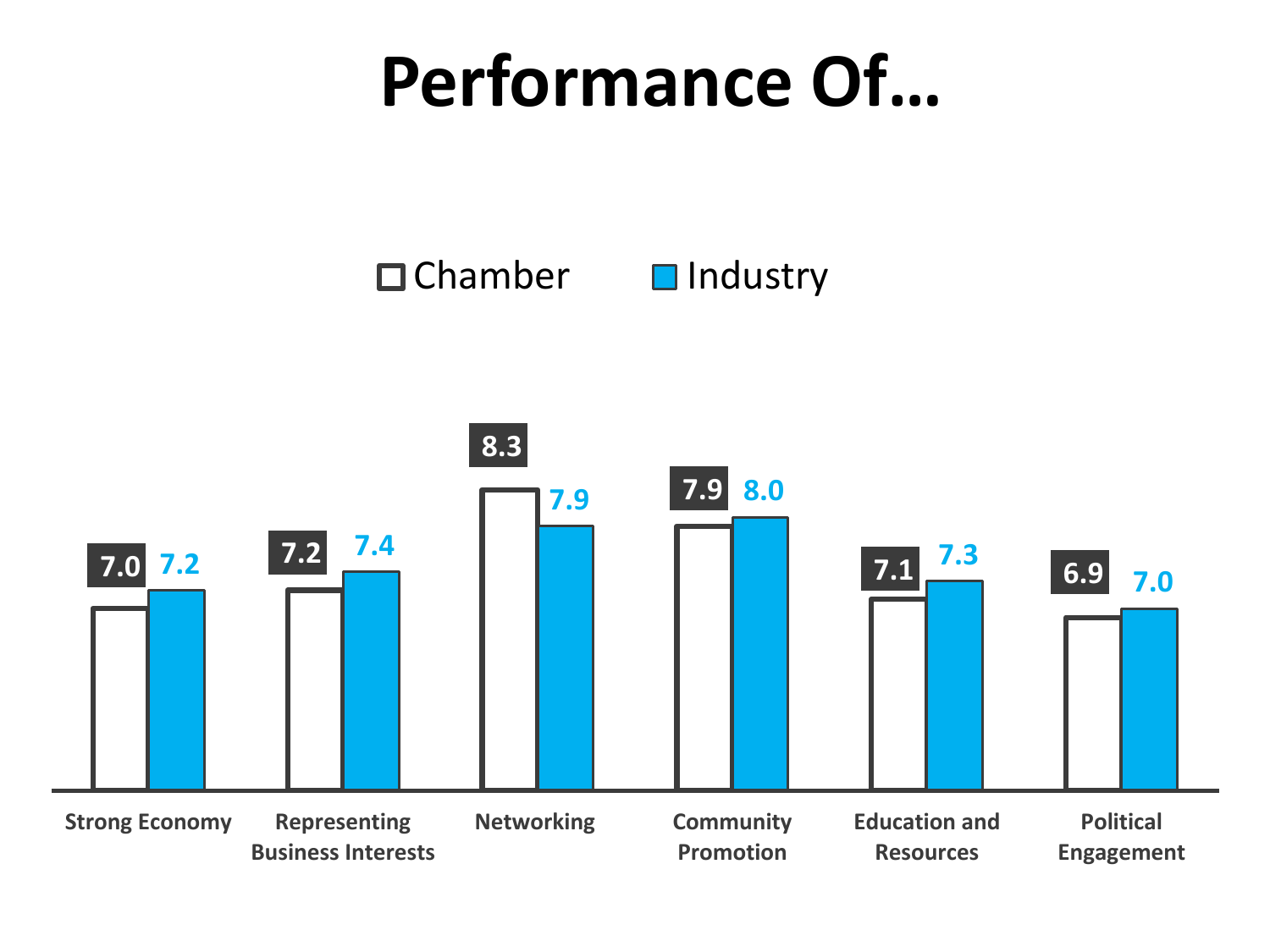## **Main Purpose Should Be…**

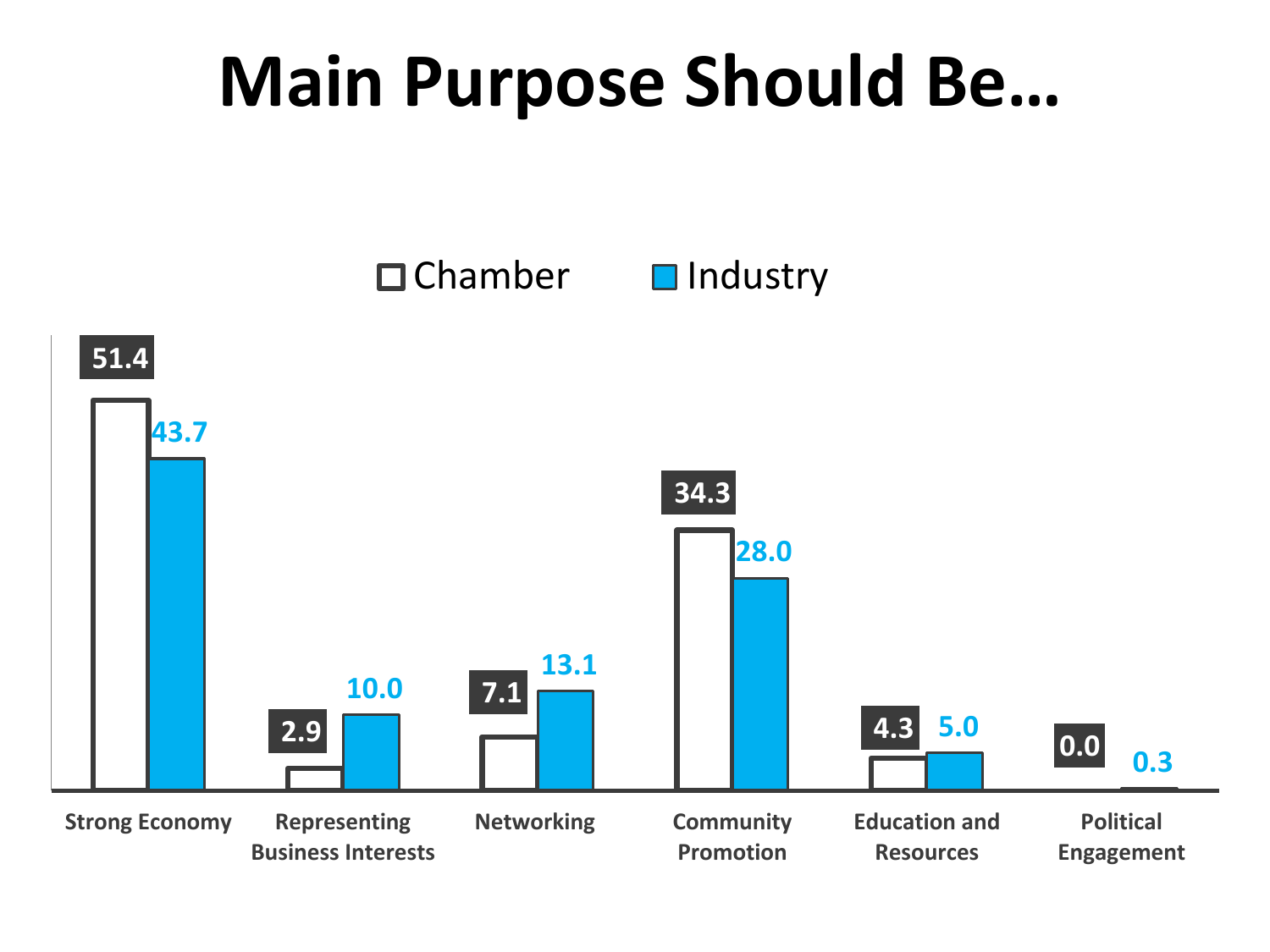#### **How influential is the chamber in public policy in the community?**

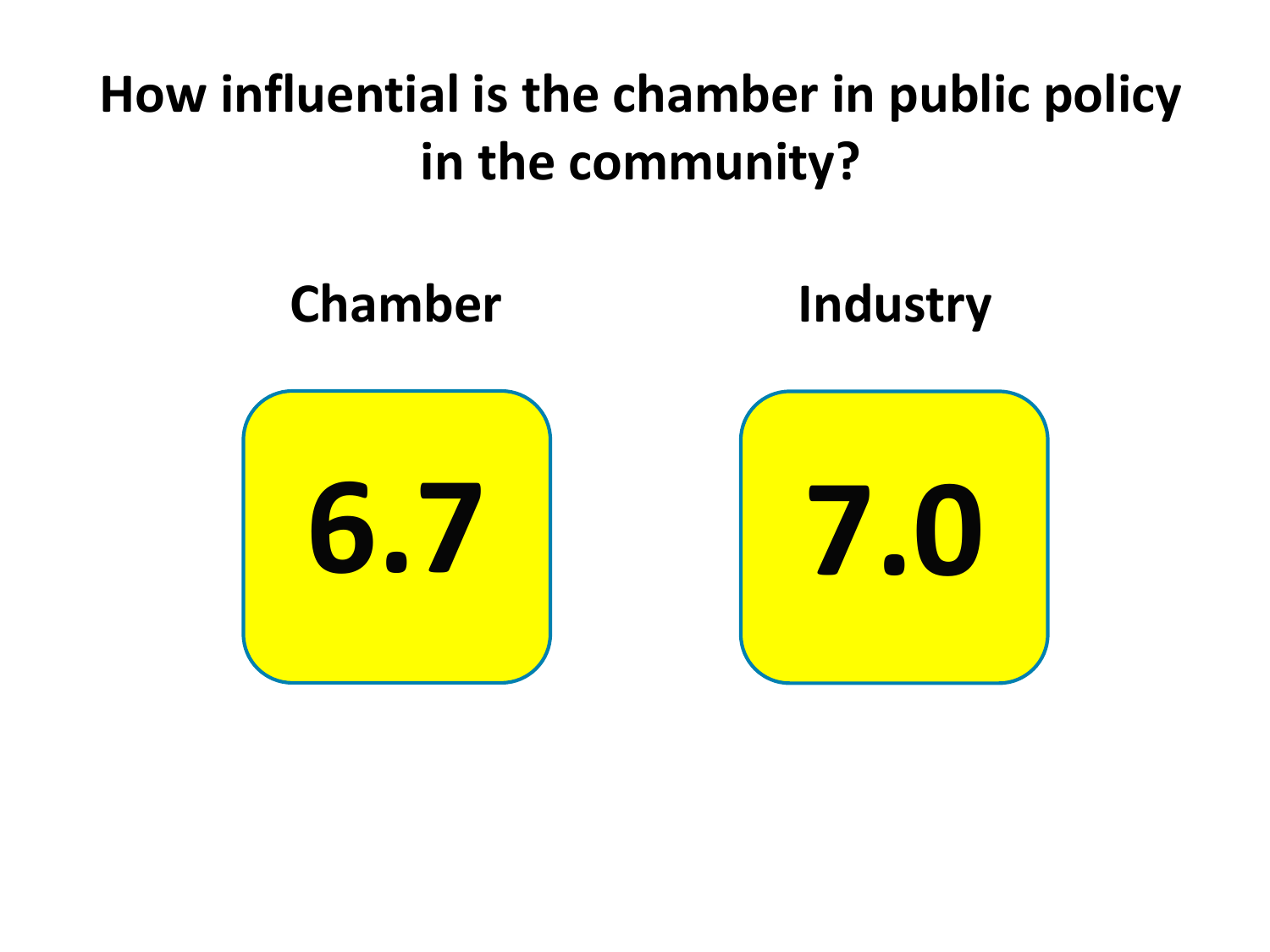**Comparing your own political beliefs to the chamber Chamber, do you believe that the Chamber is…**

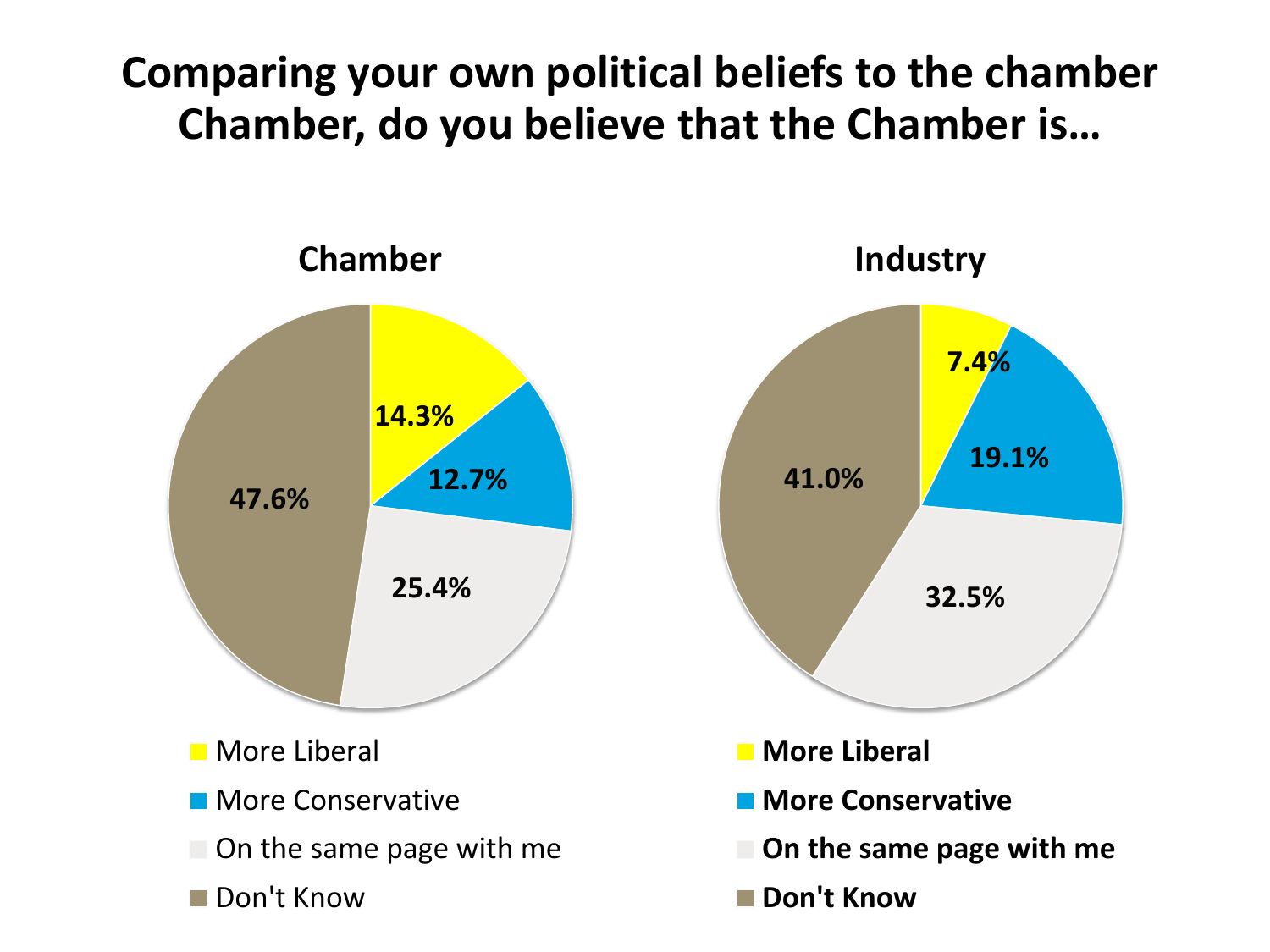#### **Would you recommend joining the chamber to friend who was not a member?**

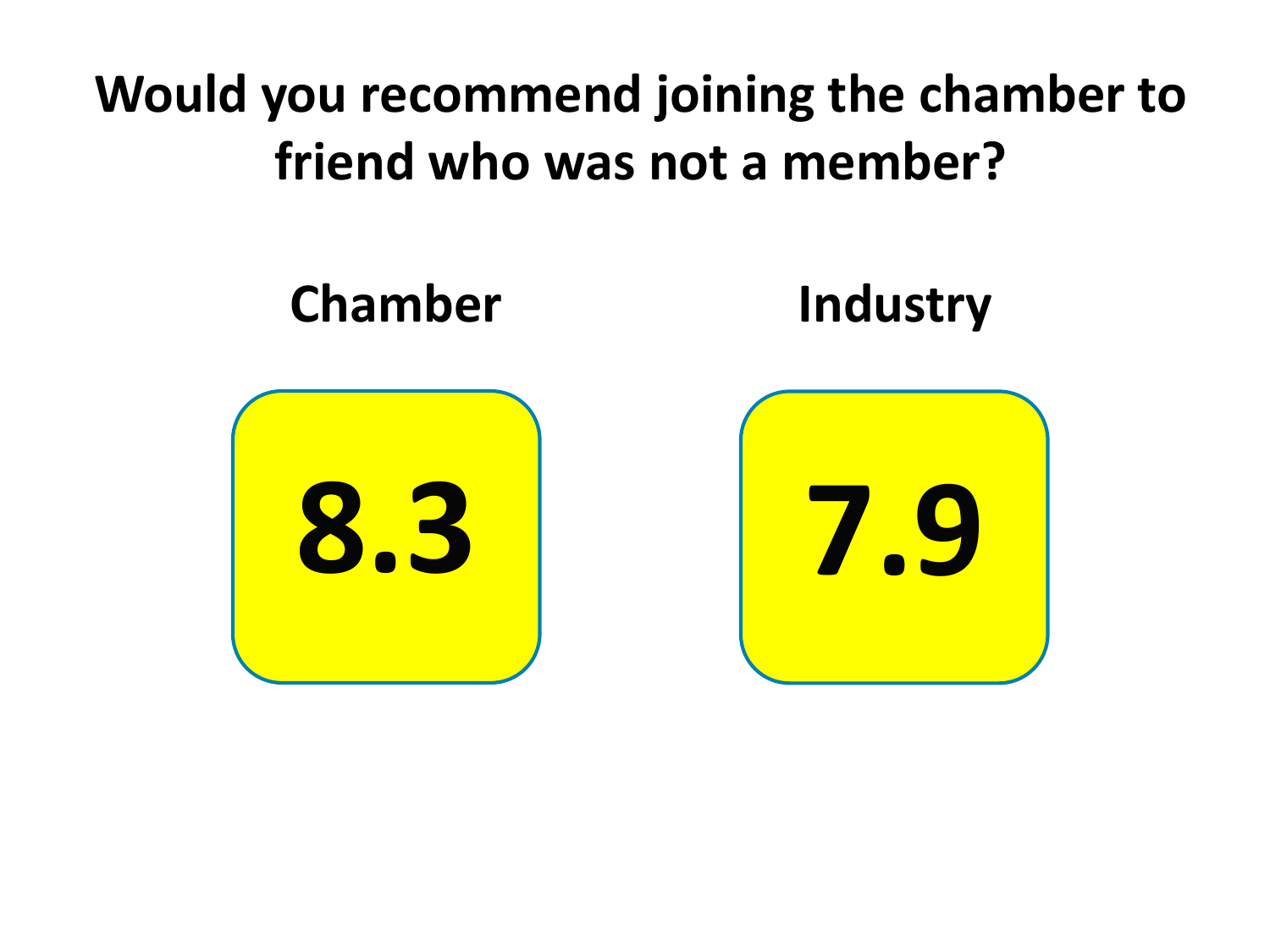#### **How would you rate the president/CEO/executive director of the chamber as a community leader?**

**Survey Averages**



#### **Chamber Industry**